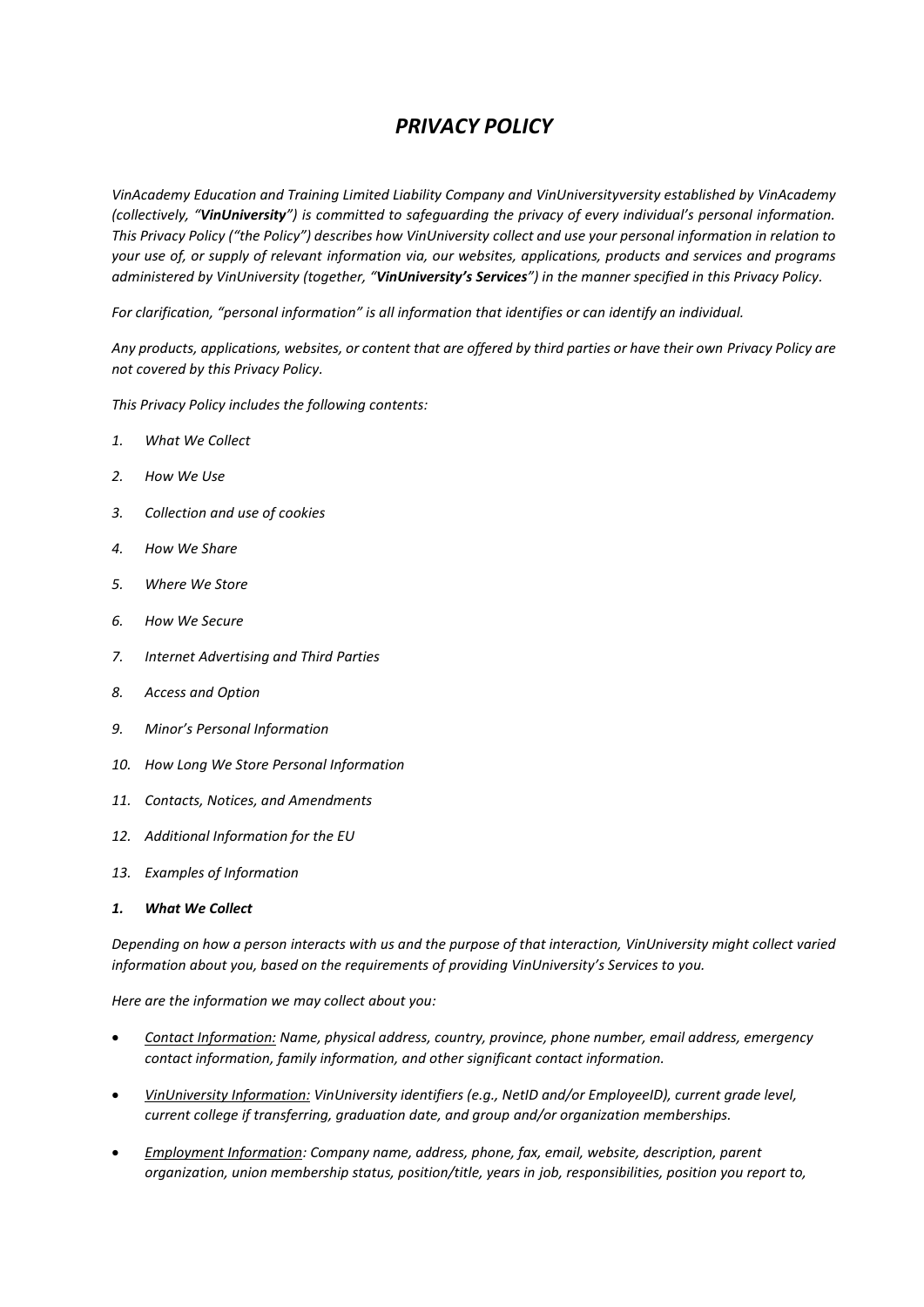*next step in career path, previous positions, employers and years, resume (file-upload), and other significant employment information, payroll data, title, years of service, and tax information*

- *Family information: your citizenship, date and place of birth, information about your parents or caretakers, income and payment information, your references, your ID number.*
- Academic Information: *High school (HS), HS address, HS GPA, Test Scores: SAT, ACT, GMAT, TOEFL, IELTS, AP/IB scores, summer college and GPA, previous college names, degrees, GPAs, current college, current class (Freshman – Senior), major/concentration, course grades, bursar data, and other significant educational background*
- *Travel Information: Date/time of arrivals and departures, Flight numbers and airlines, mode of transportation if not flying, accommodations while in IthacaVietnam, and other travel information.*
- *Professional Business Analysis Tools: (Very specific information on your business including but not limited to: business name, address, type, size (sq. ftmeter.), number of employees, titles, positions, wages, cost of running business, restaurant data, data related to employee recruitment or departure.*
- *Engagement information: Event attendance, volunteer interests, organization affiliations, committee participation, alumni memberships, awards, and honors*
- *Giving information: Information regarding any donation which is made, information that indicates your interest in giving back to VinUniversity*

*Here are the sources from which we gather your information:*

- *Information Given to Us: You may provide us with information about you in relation to VinUniversity's Services.*
- *Automatic Information: Certain types of information is automatically obtained by us when you interact with VinUniversity's Services.*
- *Other Sources of Information: We might receive information about you from such other sources as service suppliers, partners, and publicly available sources.*

*At VinUniversity we frequently provide an option to edit or remove yourself from any specialty mailing list and/or service you may have joined that collected personal information about you. Please refer to Article 8 - Access and Option for futher information. Select retention of information about individuals may not contain an opt-out option if they are considered to be a critical for life, safety, research, administrative or regulatory compliance needs.*

# **2. How We Use**

*VinUniversity's core functions lead to engagements to the complex, rich and expansive research and teaching community. Your personal information may be used to enable VinUniversity's mission. We use your information including, but are not limited to, the following:*

- *Academic Affairs activities (Education and education support; Research and research support): To consider your application for admission, enrolment, content delivery and learning activities; To associate you with your VinUniversity records and engagements, as well as for internal, administrative, and academic support needs; To perform assessment, graduation, services (e.g. library, wellbeing, support), handling disputes, investigations, audits, data analysis and improvements, general administration and enquiry management; To participate in research projects including participant data, administration and commercialisation.*
- *Community and industry engagement: To perform website operation, addressing enquiries and requests, marketing, customer relations, mailing lists and newsletters, event invitations, alumni and donor relations.*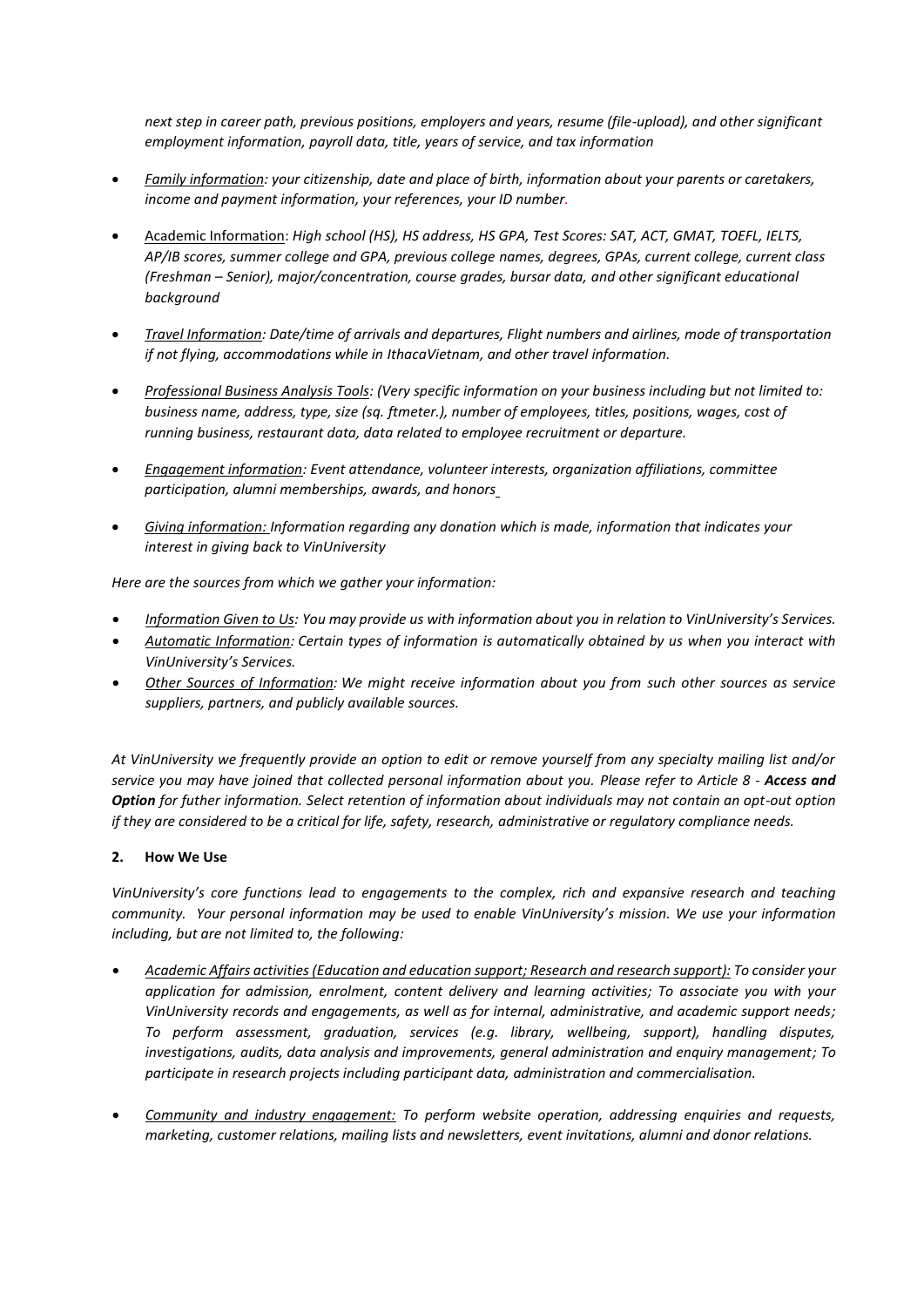- *Employment and employee support: To perform recruitment (including referees), payroll, health and safety, learning and development for staff and other Human Resources programs, contractors and volunteers.*
- *Operational management and finances: To support with your travel plans and your stay while attending our programs here at VinUniversity; To perform financial management, processing fees, IT security and management, data analysis, legal and professional services, analysing and improving our courses, research and education opportunities, business and services.*
- *Infrastructure and facilities: To perform analytics on access and management systems, CCTV, identity management, security and emergency response, including to lessen or prevent threats to safety.*
- *Campus life: To perform analytics on the information you provide to help you in decision making; offer assistance, web or printed materials, services, and support upon your request; To provide disability and dietary accommodations for events and programs, as well as linking students with diversity and inclusion opportunities and events on campus*
- *Comply with Law: In certain cases, the law requires us to collect, use, or retain your personal information. The processing of this information is necessary for us to comply with our legal obligations as well as our legitimate interests to ensure that documents comply with applicable law.*
- *Contact You: To communicate with you in relation to VinUniversity's Services through relevant channels such as email and chat and to answer your requests; To share VinUniversity-related news, publications, courses, events, programs, and other opportunities tailored to your interests; To fundraise; To perform outreach and marketing about VinUni upon your agreement.*
- *Prevention of Fraud and Abuse and Credit Risks: To locate and handle fraud to protect our customers, ourselves, and others. We may also use scoring methods to assess and manage credit risks.*
- *Assess, Evaluate, and Improve VinUniversity's Services: To assess the use, evaluate performance, fix bugs, support and develop VinUniversity's Services.*
- *Other Purposes Where Consent is Required: We will ask for your consent when we use your personal information for certain relevant purposes that we communicate to you.*

# *3. Collection and use of cookies*

*We use cookies, pixels, and other similar technologies (collectively, "cookies") to recognize your browser or device, understand more about your preferences, deliver to you certain basic features and services, and for other purposes, including:*

- *Identifying you when you sign in to use VinUniversity's Services. This allows us to provide you with suggestions, display content personalized to you, and provide other customized features and services.*
- *Paying attention to your preferences so we can know what you like and do not like, such as the language and configuration that you chose.*
- *Researching and analyzing information to improve VinUniversity's Services.*
- *Preventing fraudulent activity. Preventing fraud, and situations that cause a potential threat to the safety or property of any person.*
- *Improving security and safety.*
- *Securing your information and our services from unauthorized access, loss, and misuse.*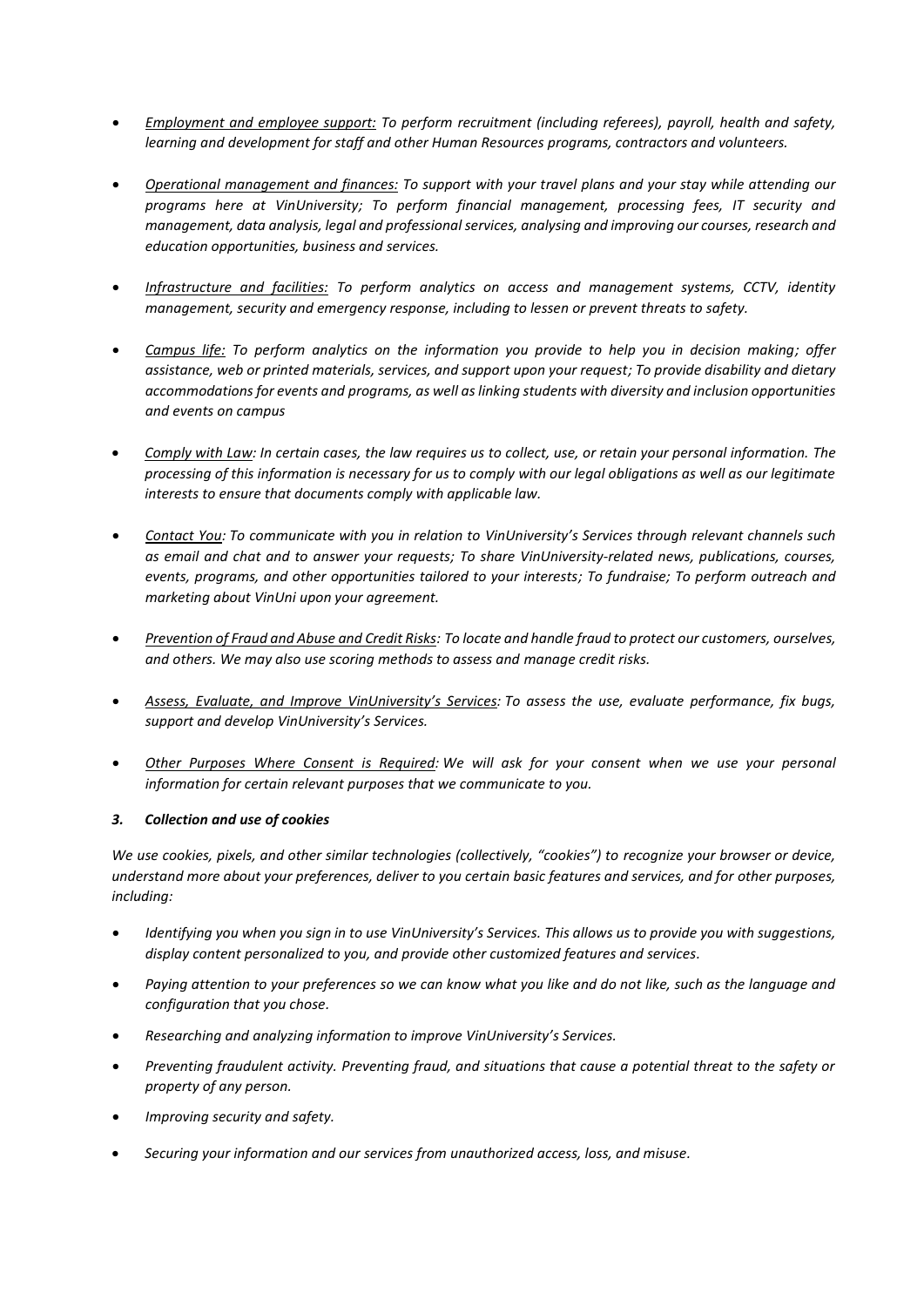- *Delivering content, including ads, relevant to your interests on our sites and third-party sites.*
- *Evaluate the performance of VinUniversity's Services.*

*Cookies allow you to utilize certain essential features of ours. Third parties may also collect information via cookies when you interact with VinUniversity's Services. Third parties usuaully include search engines, providers of measurement and analytics services, social media networks, and advertising companies. Third parties use cookies while delivering content, such as interest-based ads, to assess the effectiveness of their ads, and to perform services on our behalf.*

*You can manage browser cookies through your browser settings. Through the 'Help' feature on most browsers, you will know how to prevent your browser from accepting new cookies, how to receive notification from the browser when you receive a new cookie, how to disable cookies, and when cookies will expire. If you disable all cookies on your browser, neither we nor third parties will transfer cookies to your browser. If you do this, however, you may need to manually adjust some preferences every time you visit a site or application, and some features and services may not work.*

## *4. How We Share*

*Information about our students and customers is important to us and our business does not sell our customers' personal information to others. We share your information internally within VinUniversity as needed to fulfill our educational mission. In addition, VinUniversity works with many external service providers, institutions, and other collaborators to advance its mission. In doing so, we may share your personal data as described below.*

- *Service Providers: We may share your personal data with third-party service providers that complete transactions or perform services on our behalf or for your benefit, including, but not limited to, the following:*
	- *Educational or research operations and collaborations;*
	- *Course platforms or tools that enable or enhance our offerings;*
	- *Registration, enrollment verification and coordination for courses and events;*
	- *Course administration, evaluation, and assessment;*
	- *Payment and contribution processing;*
	- *Customer relationship management services;*
	- *Processing admissions and financial aid applications;*
	- *Student, alumni, and donor outreach and engagement;*
	- *Social networking, email and communications services;*
	- *Workforce administration and operations;*
	- *System maintenance, security and other technology services;*
	- *Marketing and data analytics;*
	- *Facilitating other transactions with you;*
	- *Legal compliance.*
- *Other Institutions & Collaborators: We may share your personal data with other institutions for the purposes of delivering programs and services including, but not limited to, the following:*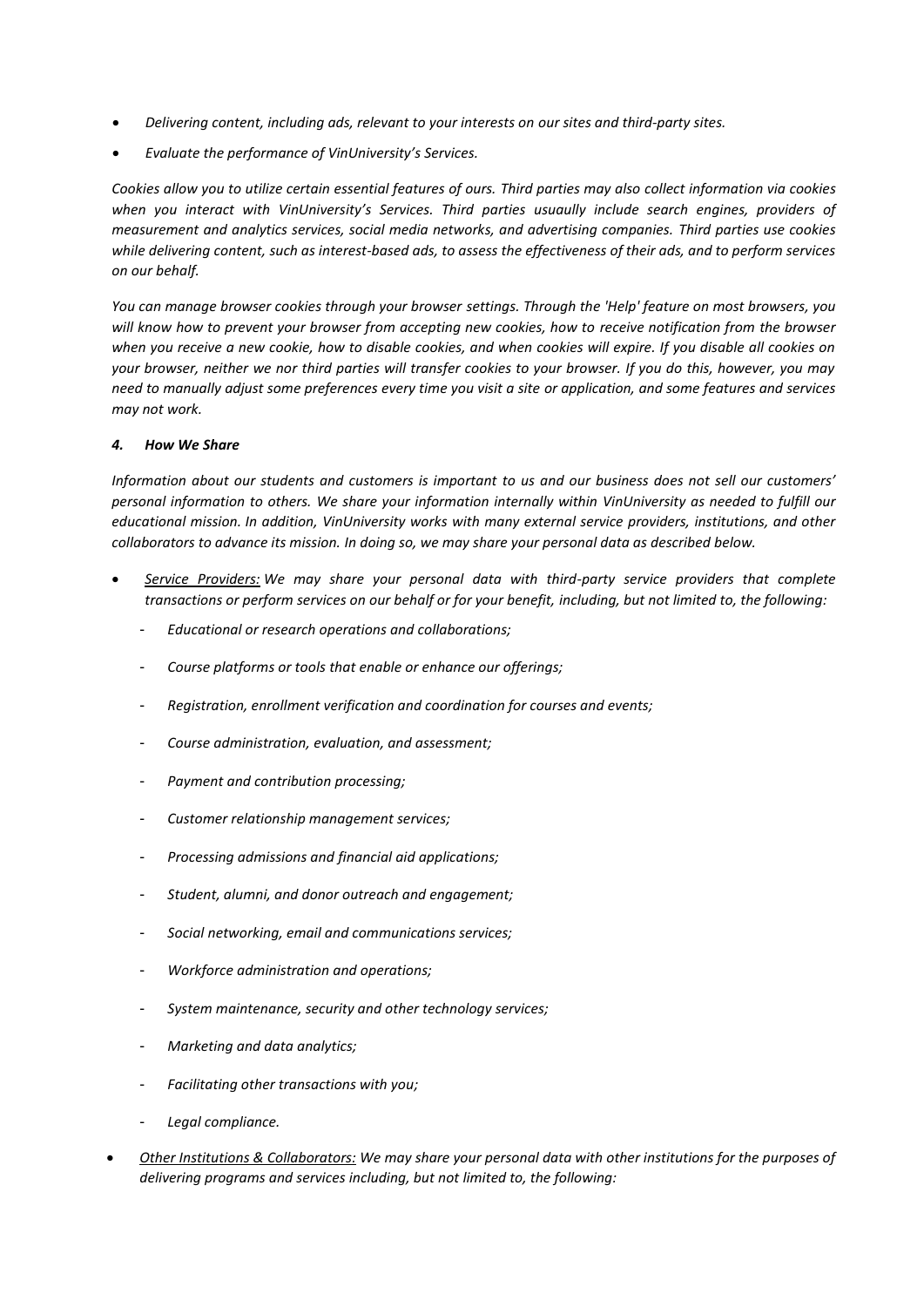- *Registration, enrollment verification and coordination for courses and events, including cross-registration for courses and events with other universities;*
- *Course administration, evaluation, and assessment;*
- *Study at other universities, including study abroad at foreign universities;*
- *Online education offerings through online platforms;*
- *Research arrangements with other universities or collaborators; and*
- *Events and activities of VinUniversity-affiliated clubs and special interest groups.*
- *Protection of Us and Others: We may disclose account and other personal information when we believe such disclosure is required by law, to enforce or apply our terms and other agreements, or to protect the rights, assets, or the safety of ourselves, our students, our faculty and staff, our customers, or others. This may include releasing exchanging information to other organizations to prevent, detect fraudand credit and property risk.*
- *Your Choice: Other than as set out above, you will be notified when your personal information is shared with third parties, and you can elect not to share the information.*

## *5. Where We Store*

*VinUniversity is located in Vietnam, and our affiliated companies are located in many countries and regions in the world. Depending on your use of VinUniversity's Services, your personal information may be stored in or accessed from multiple countries, including Vietnam. Whenever we transfer personal information to other countries, we make sure that the information is done so in accordance with this Privacy Policy and as authorized by data protection laws.*

## *6. How We Secure*

*At VinUniversity, security is our highest priority. We design our systems with your security and privacy in mind.*

- *We employ appropriate technical and security measures to prevent unauthorized access and use of your personal information. We also regularly cooperate with security experts to be updated with the latest information on network security to ensure the safety of your personal information. When collecting data, we maintain and secure your personal information at a server system and these information issecured by firewalls, access control measure and data encryption.*
- *However, there are no data protection measures that fully guarantee security requirements. You should take steps to protect against unauthorized access to your passwords, your phones and computers by logging out after using a shared computer, selecting a strong password that no one else knows about, or can easily guess and keep your login and password confidential. We are not responsible for any lost, stolen or compromised passwords or for any activity on your account through unauthorized password activity.*
- *The information of your card, which is issued by the relevant financial institution, is protected by us in accordance with international standards on the principle that no important data of the card (card numbers, full names, CVV number) is recorded in our system. Your payment transaction is made by the relevant bank system.*

## *7. Internet Advertising and Third Parties*

*VinUniversity's Services may include third-party advertising and links to other websites and applications. Third party advertising partners may collect information about you when you interact with their content, advertising, or services. This Policy does not apply to any third-party operators' access to and use of links or websites, instead, the Privacy Policy of these third parties shall apply. We are not responsible for the data practices of third parties. To opt out of interest-based advertising, please see the Collect and use of cookies section above*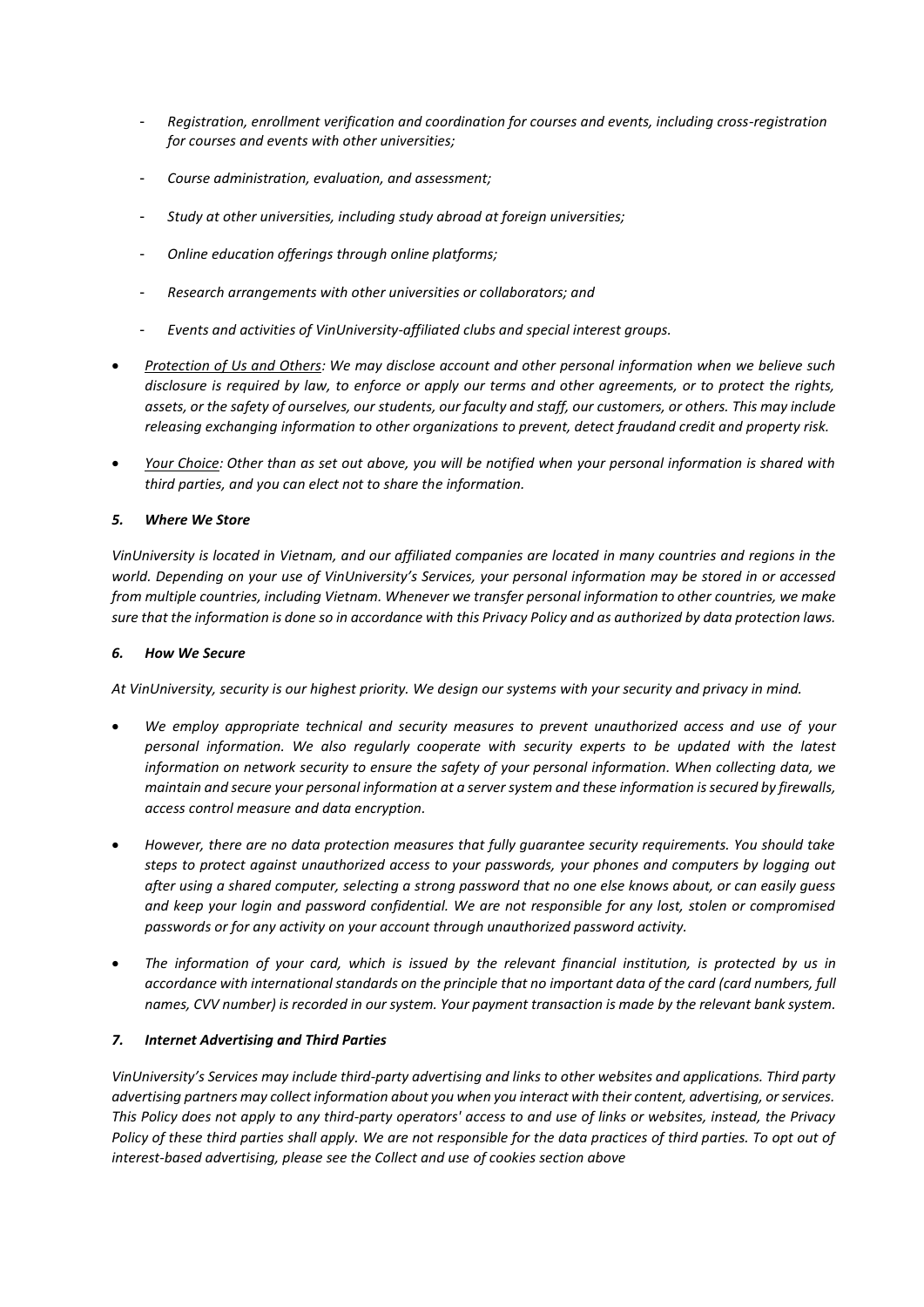## *8. Access and Option*

*You can see, update, and remove certain personal information about your account and your interactions with VinUniversity's Services. Do let us know if you cannot access or update your information yourself.*

*You have many options in relation to the collection and use of your personal information. Many of VinUniversity's Services include settings that provide you with options as to how your information is being used. You can choose not to provide certain information, but then you might not be able to utilize certain VinUniversity's Services.*

- *Account Information: If you want to add, update, or delete information related to your account, please go to VinUniversity's customer information portal. When you update or delete any information, we usually keep a copy of the prior version for our records for technical purpose.*
- *Communications: If you do not want to receive promotional contents from us, please unsubscribe or adjust your communication preferences by emailing your request to info@VinUniversity.edu.vn. If you do not want to receive in-app notifications from us, please adjust your notification settings in the app or your device.*
- *Browser and Devices: The Help feature on most browsers and devices will tell you how to prevent your browser or device from accepting new cookies, how to have the browser notify you when you receive a new cookie, or how to disable cookies altogether.*

## *9. Minor's Personal Information*

*If you're under 18, please remember to get your parent or guardian's consent before entering into agreements and this Privacy Policy.*

## *10. How Long We Store Personal Information*

*We retain your personal information to ensure your continued use of VinUniversity's Services, for as long as it is needed to meet the relevant purposes described herein, as may be required by law (including for tax and accounting purposes), or as otherwise informed to you. How long we keep certain personal information will be different based on the purpose for its use, and we will adhere to the law when deleting your personal information.*

# *11. Contacts, Notices, and Amendments*

*If you have any concern about privacy at VinUniversity or want to contact one of our data controllers, please [contact](https://console.aws.amazon.com/support/home)  [us](https://console.aws.amazon.com/support/home) and we will try to resolve it. You may also contact us at the address below:*

Email[: info@vinuni.edu.vn](mailto:info@vinuni.edu.vn) Tel: +84-2471089779

*Our operation changes constantly, and our Privacy Policy may also change. You should check our website frequently to see recent changes. Unless stated otherwise, our current Privacy Policy applies to all personal information we have about you and your account. We will not change our Privacy Policy to make them less protective of personal information collected in the past without letting the relevant customers know and giving them a choice.*

# *12. Additional Information for EU and EEA residents*

*The following additional information about the privacy, collection, and use of personal information is provided for prospective and current customers of VinUniversity's Services in the European Union and European Economic Area.*

 *Contact details of Controller of Personal Information. VinUniversity is the controller of the personal information collected or processed under this Privacy Policy.*

*Email:* [info@vinuni.edu.vn](mailto:info@vinuni.edu.vn)

*Address: VinUniversity Head Office, Vinhomes Ocean Park, Trau Quy Town, Gia Lam District, Ha Noi City, Viet Nam*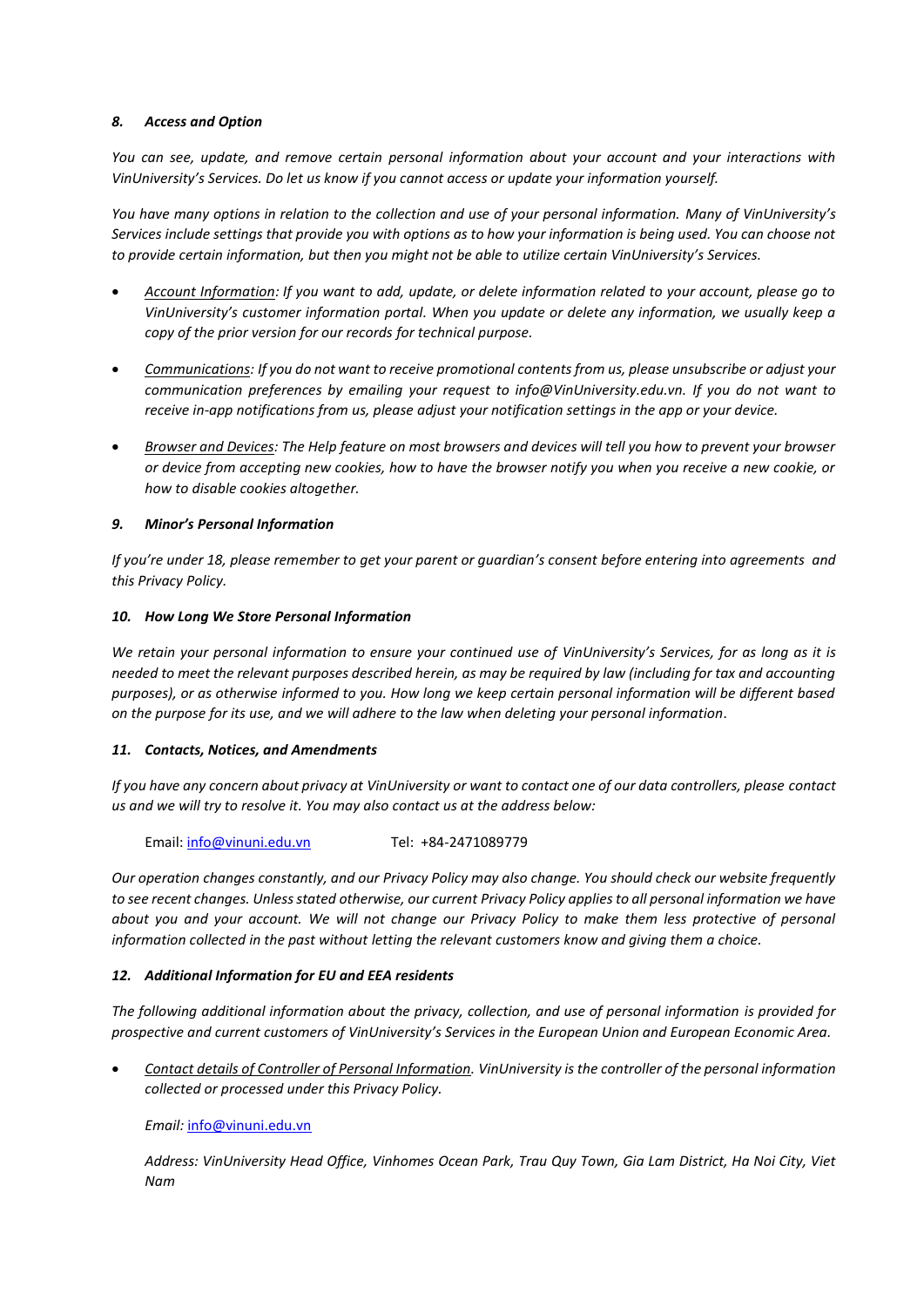- *Processing. We process your personal information on one or more of the following legal bases:*
	- o A*s necessary to enter into a contract with you or a legal entity you represent, to perform our contractual obligations, to provide VinUniversity's Services, to respond to requests from you, or to provide customer support;*
	- o *Where we have a legitimate interest, as described in Section 2 of this Privacy Policy;*
	- o *As necessary to comply with relevant law and legal obligations;*
	- o *Respond to lawful requests and orders; or*
	- o *With your consent.*
- *Your Rights. Subject to applicable law, you have the right to:*
	- o *Ask whether we hold personal information about you and request copies of such personal information and information about how it is processed;*
	- o *Request that inaccurate personal information be corrected;*
	- o *Request deletion of personal information that is no longer necessary for the purposes underlying the processing, processed based on withdrawn consent, or processed in non-compliance with applicable legal requirements;*
	- o R*equest us to restrict the processing of personal information where the processing is inappropriate;*
	- o *Object to the processing of personal data;*
	- o *Request portability of personal information that you have provided to us (which does not include information derived from the collected information), where the processing of such personal information is based on consent or a contract with you and is carried out by automated means; and*
	- o *Lodge a complaint with the supervisory authority if you believe that we violate your privacy rights.*

*You can exercise your rights of access, rectification, erasure, restriction, objection, and data portability by contacting us. If you wish to do any of these things, please [contact us](https://console.aws.amazon.com/support/home) at the address under Section 11 above.*

*When you consent to our processing your personal information for a specified purpose, you may withdraw your consent at any time, and we will stop any further processing of your data for that purpose.*

 *Transfers outside of the EU. When we transfer your personal information collected and stored within the EU to outside the EU, we do so in accordance with the terms of this Privacy Policy and applicable data protection law. This may include the transfer of data pursuant to data transfer agreements that incorporate the Standard Contractual Clauses approved by the EU Commission.*

## 13. **Additional information on California Consumer Privacy Act Notice**

*In accordance with the California Consumer Privacy Act ("CCPA"), we provide the information below to inform California residents about our collection, use, and sharing of personal information and explain how California residents may exercise their CCPA rights.*

*Personal Information We Collect*

*Please see Section 1 of the Privacy Policy for personal information We collect.*

*Sources of Personal Information*

*Please see Section 1 of the Privacy Policy for a list of the sources from which we collect personal information.*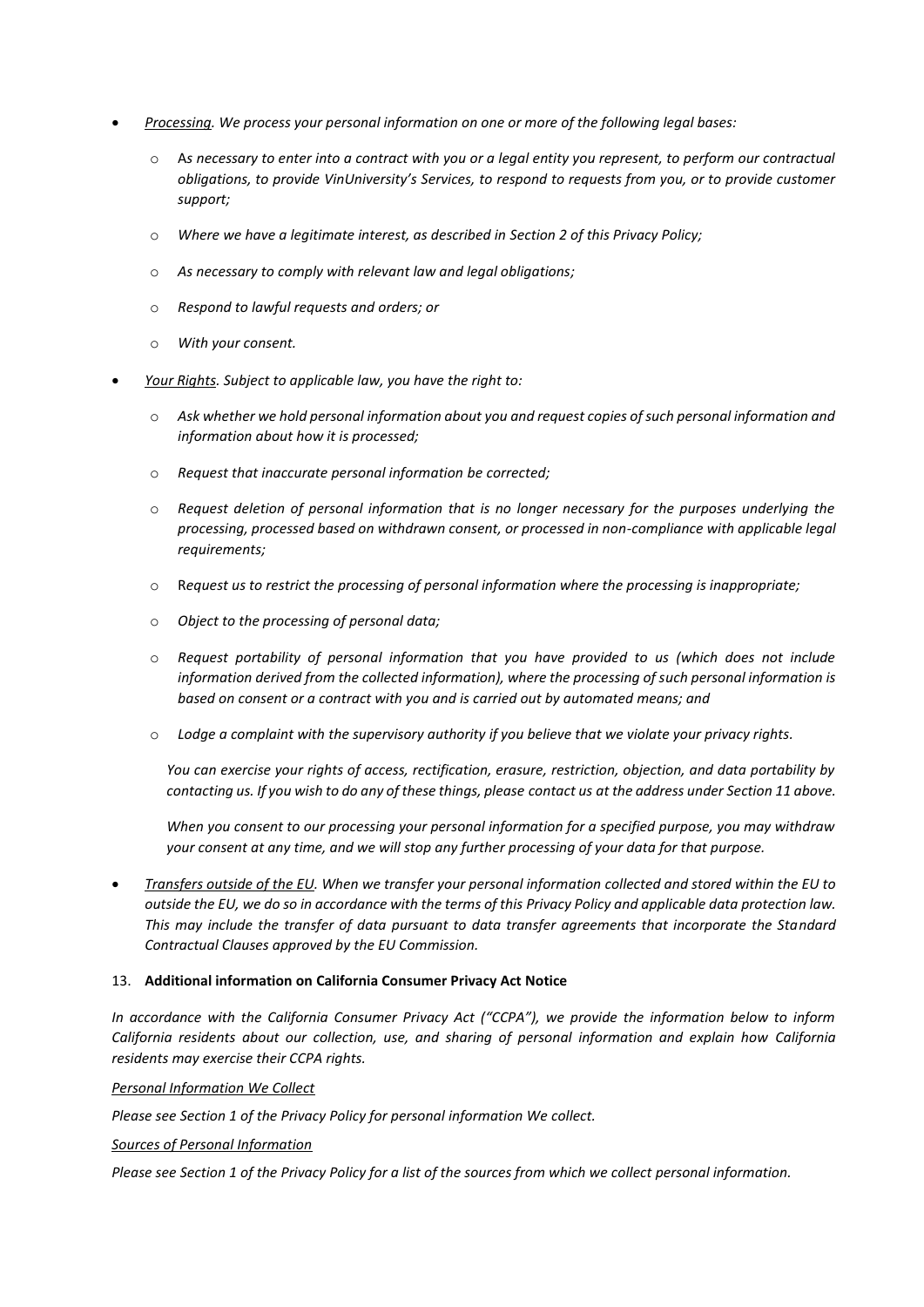#### *Purposes for Which We Use Personal Information*

*Please see Sections 2 and 3 of the Privacy Policy for a list of the purposes for which we use personal information.*

#### *Disclosures and Sales of Personal Information*

*VinUniversity does not sell consumers personal information in exchange for money. However, under the CCPA's broad definition of the term "sale," some of our disclosures of personal information to third parties (e.g., advertising vendors that are allowed to use personal information for their own purposes may qualify as "sales" under the CCPA.* 

| <b>Category of personal information</b>                                                | Categories of third parties to whom<br><b>VinUniversity discloses this personal</b><br>information for business purposes                                                                                                                                                                                                                                     |
|----------------------------------------------------------------------------------------|--------------------------------------------------------------------------------------------------------------------------------------------------------------------------------------------------------------------------------------------------------------------------------------------------------------------------------------------------------------|
| <b>Identifiers</b>                                                                     | • Our affiliates and third parties companies<br>and organizations in relation to providing<br>VinUniversity's Service,<br>completing<br>transactions, supporting our everyday<br>operations, or business management and<br>development<br>• Representatives of California residents<br>• Government agencies<br>• Our affiliates and third parties companies |
| <b>Characteristics of protected classifications under California</b><br>or federal law |                                                                                                                                                                                                                                                                                                                                                              |
| <b>Commercial information</b>                                                          |                                                                                                                                                                                                                                                                                                                                                              |
| <b>Biometric information</b>                                                           |                                                                                                                                                                                                                                                                                                                                                              |
| Internet or other electronic network activity information                              |                                                                                                                                                                                                                                                                                                                                                              |
| <b>Geolocation data</b>                                                                | and organizations in relation to human<br>resource activities<br>workforce<br>and                                                                                                                                                                                                                                                                            |
| Audio, electronic, visual, or similar information                                      | management                                                                                                                                                                                                                                                                                                                                                   |
| Professional or employment-related information                                         | • Our affiliates and third parties companies<br>and organizations in connection with                                                                                                                                                                                                                                                                         |
| Inferences drawn from other personal information                                       | routine or required reporting                                                                                                                                                                                                                                                                                                                                |

## *Consumer Rights*

*Under the CCPA, California residents have the following rights:*

- *Right to Know*
	- o *California residents have the right to request information about our collection, use, and sharing of their personal information, as well as the specific pieces of personal information that we have collected about them.*
- *Right to Delete*
	- o *California residents have the right to request that we delete personal information that we have collected from them*
- *Right to Opt Out of Sales*
	- o *California residents have the right to opt out of the sale of their personal information.*
- *Right to Non-Discrimination for Exercise of CCPA Rights*
	- o *We will not discriminate against California residents as a result of their exercise of any of their rights under the CCPA.*

*California residents may submit a request to exercise their CCPA rights by:*

*Sending us an email to the email address: [info@vinuni.edu.vn](mailto:info@vinuni.edu.vn)*

*If we receive a Right to Know or Right to Delete request from a California resident, we will attempt to verify the request based on information we have about the requestor. However, depending on the information provided by the*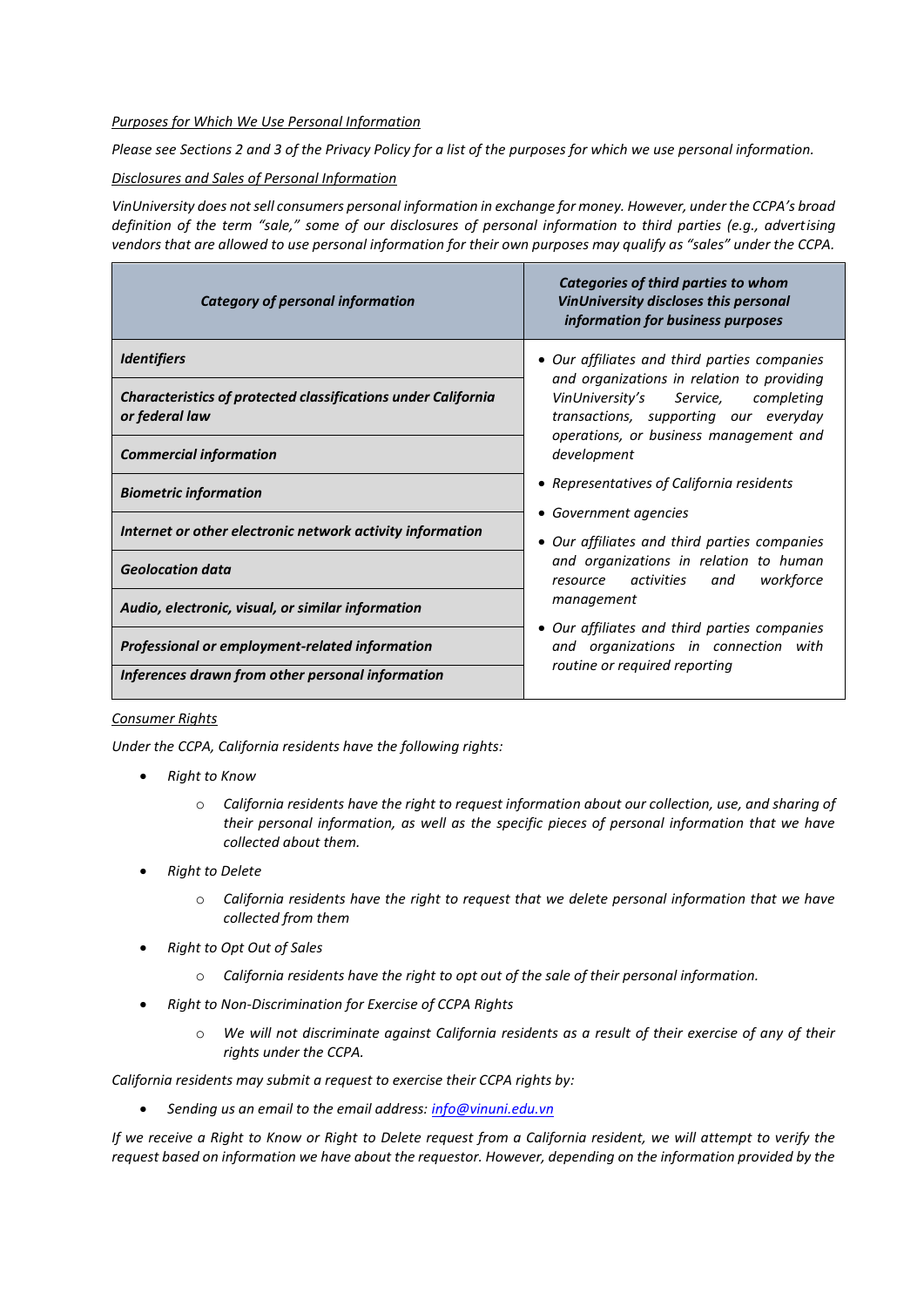*requestor and the nature of the request, we may need to request additional information in order to verify the requestor's identity.* 

*California residents have the right to have an authorized agent submit a CCPA request on their behalf. Authorized agents may submit a request to exercise CCPA rights on behalf of a California resident by contacting us at the contact information above.*

## *14. Examples of Information*

## *Information You Give Us*

*We mainly obtain information about you when you:*

- *Search for, subscribe to, or purchase VinUniversity's Services;*
- *Create or use your account;*
- *Provide information, documents to VinUniversity to apply for programs offered by VinUniversity and/or managed by VinUniversity;*
- *Interact with VinUniversity's Services;*
- *Register for or attend a VinUniversity event;*
- *Buy or use products or services from third-party providers through VinUniversity's websites or apps (or other similar platforms provided by us);*
- *Offer your products, or services on or through VinUniversity's Services or our websites or apps (or other similar platform provided by us);*
- *Contact us;*
- *Complete a questionnaire or other information request forms;*
- *Post on VinUniversity's websites or apps or similar venues.*

*Depending on your use of VinUniversity's Services, we may obtain from you such information as:*

- *Your name, email address, physical address, phone number, and other similar contact information;*
- *Payment information, including credit card and bank account information;*
- *Information about your location;*
- *Your organization and your contacts' information, such as your organization's colleagues or people;*
- *Usernames, aliases, roles, and other authentication and security credential information;*
- *Feedback, testimonials, questions, correspondences with us;*
- Y*our image, voice, and other identifiers that are personal to you when you attend an event of VinUniversity or use certain VinUniversity's Services;*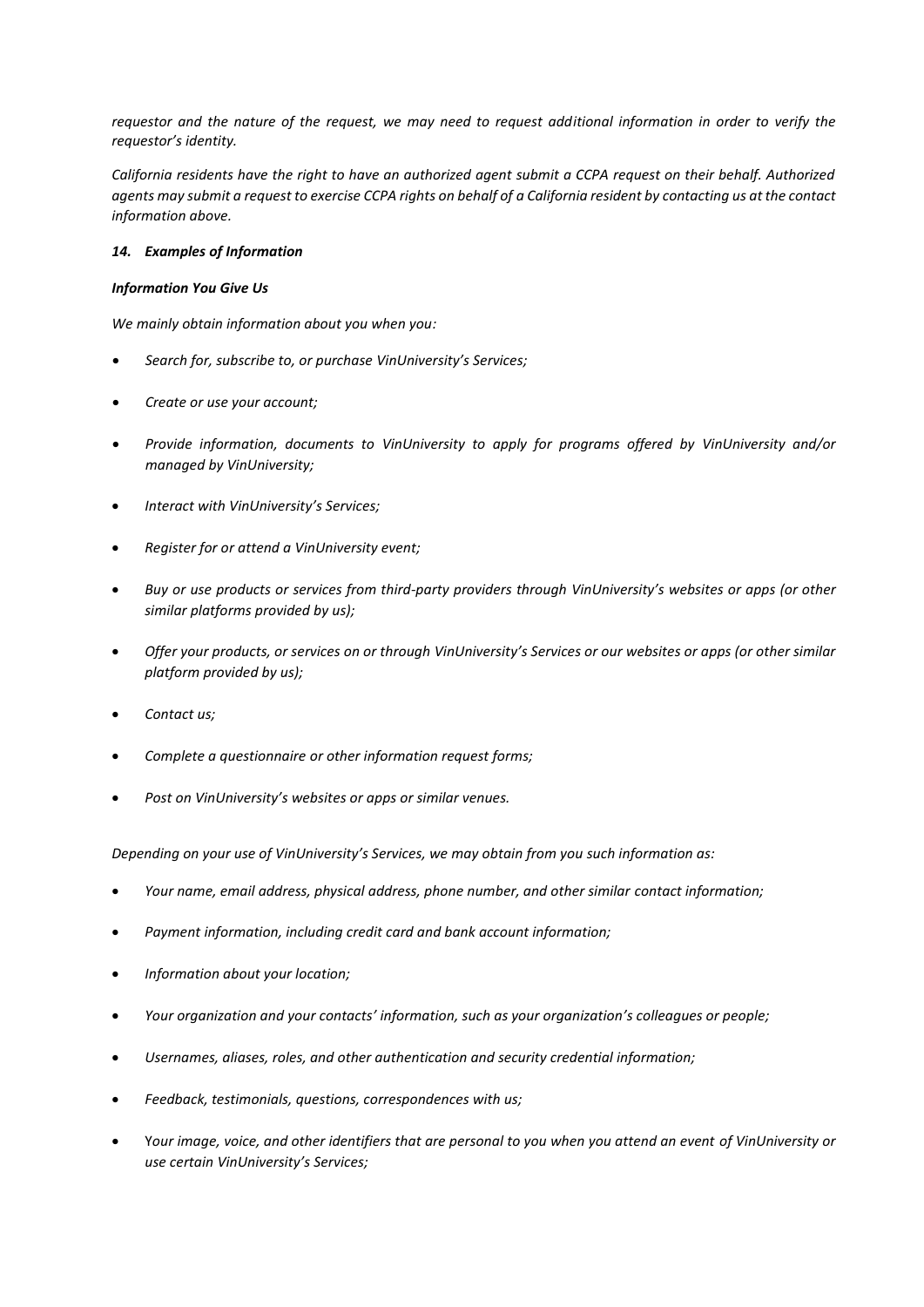- *Information regarding identity, including government-issued identification information;*
- *Corporate and financial information; and*
- *VAT numbers and other tax identifiers.*
- *Tax codes, social security number and health insurance policy numbers*
- *Information regarding educational background, academic/research/employment, academic transcripts, diplomas, certificates, personal statement, recommendation letters, referees' information, admission offers, and graduate school preference.*
- *Information regarding personal health, financial status, disbursement status, academic result, visa status,* academic enrollment status, employment activities, medical insurance, and other significant information (applicable to those who are associated with the scholarship/sponsorship programs managed by VinUniversity)

## *Automatic Information*

*We mainly automatically receive information when you:*

- *Interact with, or use VinUniversity's Services (including when you use your computer or other device to interact with VinUniversity's Services);*
- *Download content from us;*
- *Open emails or click on links in emails from us; and*
- *Interact with us.*

*Examples of the information automatically collected may include:*

- *Information about network and connection, such as the Internet protocol (IP) address;*
- *Information in relation to computer and device information (e.g. device, application, or browser, browser plugin, operating system;*
- *Your device or computer's whereabout;*
- *Authentication and security;*
- *Content interaction information (e.g. downloads, and playback details);*
- *VinUni's Services metrics (e.g. products usage, technical errors, reports, settings, backup information, API calls, and other logs);*
- *The content viewed or searched by you, page response times, and page interaction (such as scrolling, clicks);*
- *Email and phone numbers to contact us; and*
- *Identifiers and information contained in cookies.*